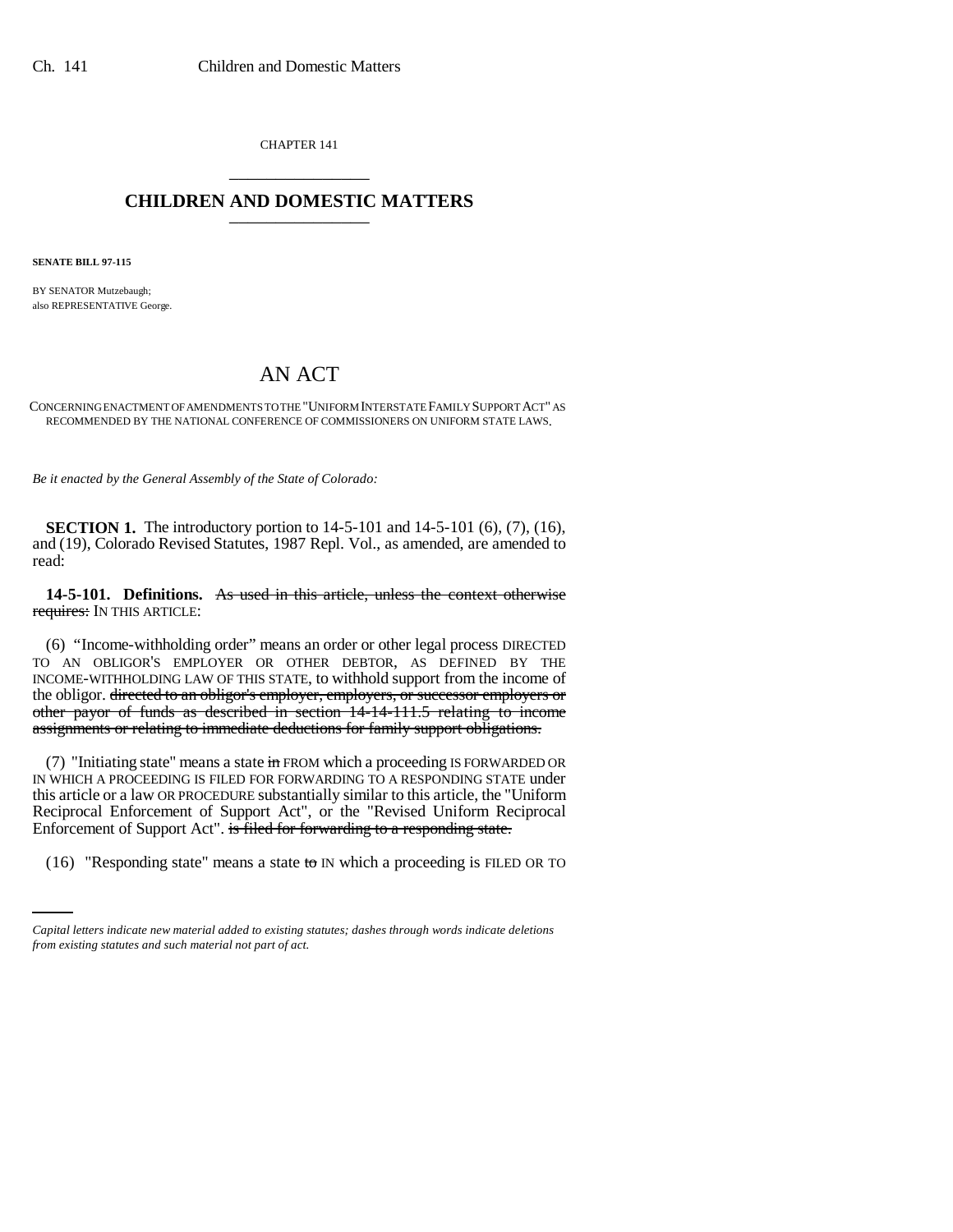WHICH A PROCEEDING IS forwarded FOR FILING FROM AN INITIATING STATE under this article or a law OR PROCEDURE substantially similar to this article, the "Uniform Reciprocal Enforcement of Support Act", or the "Revised Uniform Reciprocal Enforcement of Support Act".

(19) "State" means a state of the United States, the District of Columbia, the Commonwealth of Puerto Rico, THE UNITED STATES VIRGIN ISLANDS, or any territory or insular possession subject to the jurisdiction of the United States. The term "state" includes:

(i) An Indian tribe; and includes

(ii) A foreign jurisdiction that has ENACTED A LAW OR established procedures for issuance and enforcement of support orders which are substantially similar to the procedures under this article, THE "UNIFORM RECIPROCAL ENFORCEMENT OF SUPPORT ACT", OR THE "REVISED UNIFORM RECIPROCAL ENFORCEMENT OF SUPPORT ACT".

**SECTION 2.** 14-5-202, Colorado Revised Statutes, 1987 Repl. Vol., as amended, is amended to read:

**14-5-202. Procedure when exercising jurisdiction over nonresident.** A tribunal of this state exercising personal jurisdiction over a nonresident under section 14-5-201 may apply section 14-5-316 (Special rules of evidence and procedure) to receive evidence from another state, and section 14-5-318 (Assistance with discovery) to obtain discovery through a tribunal of another state. In all other respects, parts 3 to THROUGH 7 of this article do not apply and the tribunal shall apply the procedural and substantive law of this state, including the rules on choice of law other than those established by this article.

**SECTION 3.** 14-5-205 (a) (2) and (b), the introductory portion to 14-5-205 (c), and 14-5-205 (d), Colorado Revised Statutes, 1987 Repl. Vol., as amended, are amended to read:

**14-5-205. Continuing, exclusive jurisdiction.** (a) A tribunal of this state issuing a support order consistent with the law of this state has continuing, exclusive jurisdiction over a child support order:

(2) Until each individual party has ALL OF THE PARTIES WHO ARE INDIVIDUALS HAVE filed written consent CONSENTS with the tribunal of this state for a tribunal of another state to modify the order and assume continuing, exclusive jurisdiction.

(b) A tribunal of this state issuing a child support order consistent with the law of this state may not exercise its continuing jurisdiction to modify the order if the order has been modified by a tribunal of another state pursuant to THIS ARTICLE OR a law substantially similar to this article.

(c) If a child support order of this state is modified by a tribunal of another state pursuant to THIS ARTICLE OR a law substantially similar to this article, a tribunal of this state loses its continuing, exclusive jurisdiction with regard to prospective enforcement of the order issued in this state, and may only: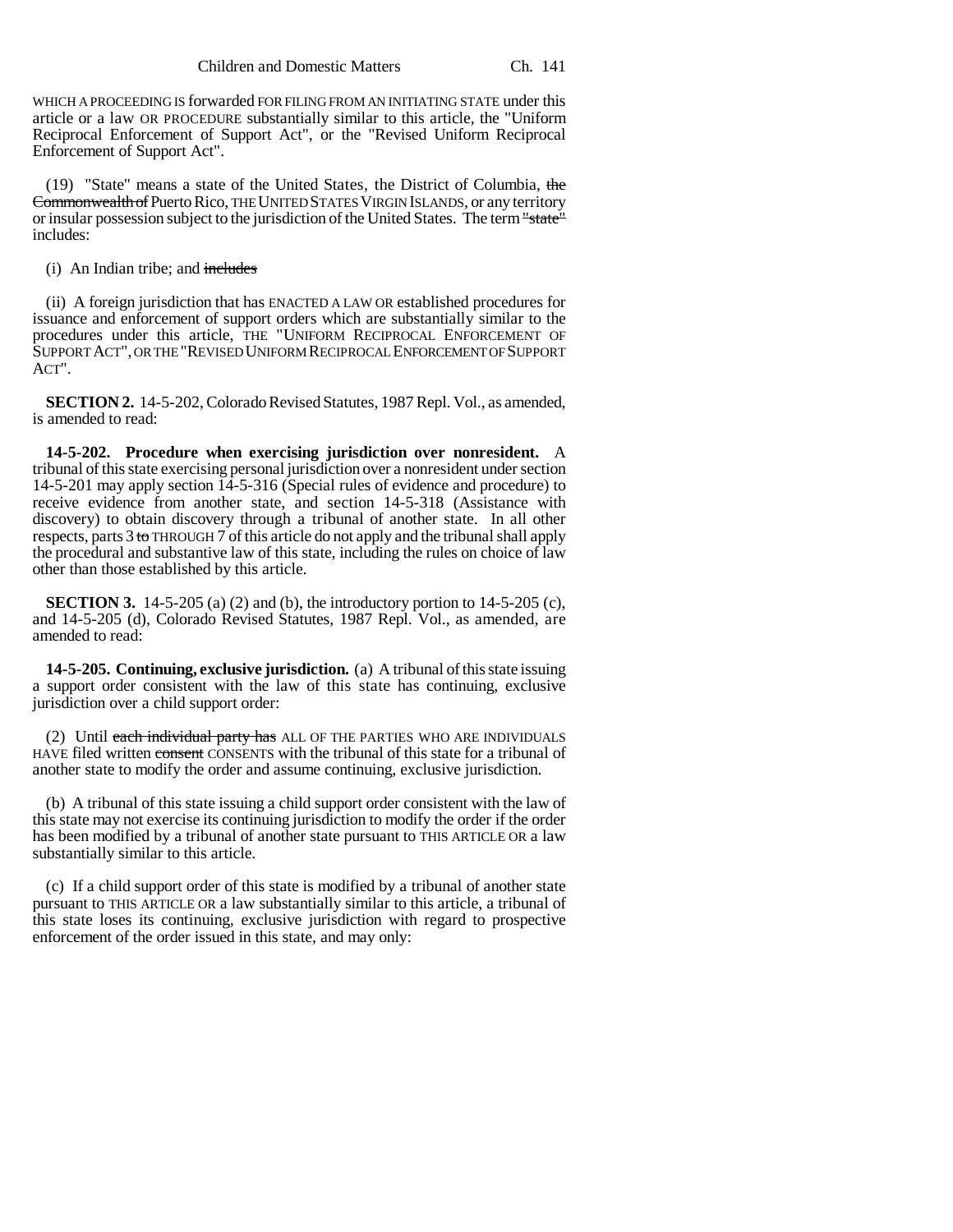#### Ch. 141 Children and Domestic Matters

(d) A tribunal of this state shall recognize the continuing, exclusive jurisdiction of a tribunal of another state which has issued a child support order pursuant to THIS ARTICLE OR a law substantially similar to this article.

**SECTION 4.** 14-5-207, Colorado Revised Statutes, 1987 Repl. Vol., as amended, is amended to read:

**14-5-207. Recognition of controlling child support order.** (a) If a proceeding is brought under this article, and one or more child support orders have been issued in this or another state with regard to an obligor and a child, a tribunal of this state shall apply the following rules in determining which order to recognize for purposes of continuing, exclusive jurisdiction:

(1) If only one tribunal has issued a child support order, the order of that tribunal must be recognized.

(2) If two or more tribunals have issued child support orders for the same obligor and child, and only one of the tribunals would have continuing, exclusive jurisdiction under this article, the order of that tribunal must be recognized.

(3) If two or more tribunals have issued child support orders for the same obligor and child, and more than one of the tribunals would have continuing, exclusive jurisdiction under this article, an order issued by a tribunal in the current home state of the child must be recognized, but if an order has not been issued in the current home state of the child, the order most recently issued must be recognized.

(4) If two or more tribunals have issued child support orders for the same obligor and child, and none of the tribunals would have continuing, exclusive jurisdiction under this article, the tribunal of this state may issue a child support order, which must be recognized.

(b) The tribunal that has issued an order recognized under subsection (a) of this section is the tribunal having continuing, exclusive jurisdiction.

(a) IF A PROCEEDING IS BROUGHT UNDER THIS ARTICLE AND ONLY ONE TRIBUNAL HAS ISSUED A CHILD SUPPORT ORDER, THE ORDER OF THAT TRIBUNAL CONTROLS AND MUST BE SO RECOGNIZED.

(b) IF A PROCEEDING IS BROUGHT UNDER THIS ARTICLE, AND TWO OR MORE CHILD SUPPORT ORDERS HAVE BEEN ISSUED BY TRIBUNALS OF THIS STATE OR ANOTHER STATE WITH REGARD TO THE SAME OBLIGOR AND CHILD, A TRIBUNAL OF THIS STATE SHALL APPLY THE FOLLOWING RULES IN DETERMINING WHICH ORDER TO RECOGNIZE FOR PURPOSES OF CONTINUING, EXCLUSIVE JURISDICTION:

(1) IF ONLY ONE OF THE TRIBUNALS WOULD HAVE CONTINUING, EXCLUSIVE JURISDICTION UNDER THIS ARTICLE, THE ORDER OF THAT TRIBUNAL CONTROLS AND MUST BE SO RECOGNIZED.

(2) IF MORE THAN ONE OF THE TRIBUNALS WOULD HAVE CONTINUING, EXCLUSIVE JURISDICTION UNDER THIS ARTICLE, AN ORDER ISSUED BY A TRIBUNAL IN THE CURRENT HOME STATE OF THE CHILD CONTROLS AND MUST BE SO RECOGNIZED, BUT IF AN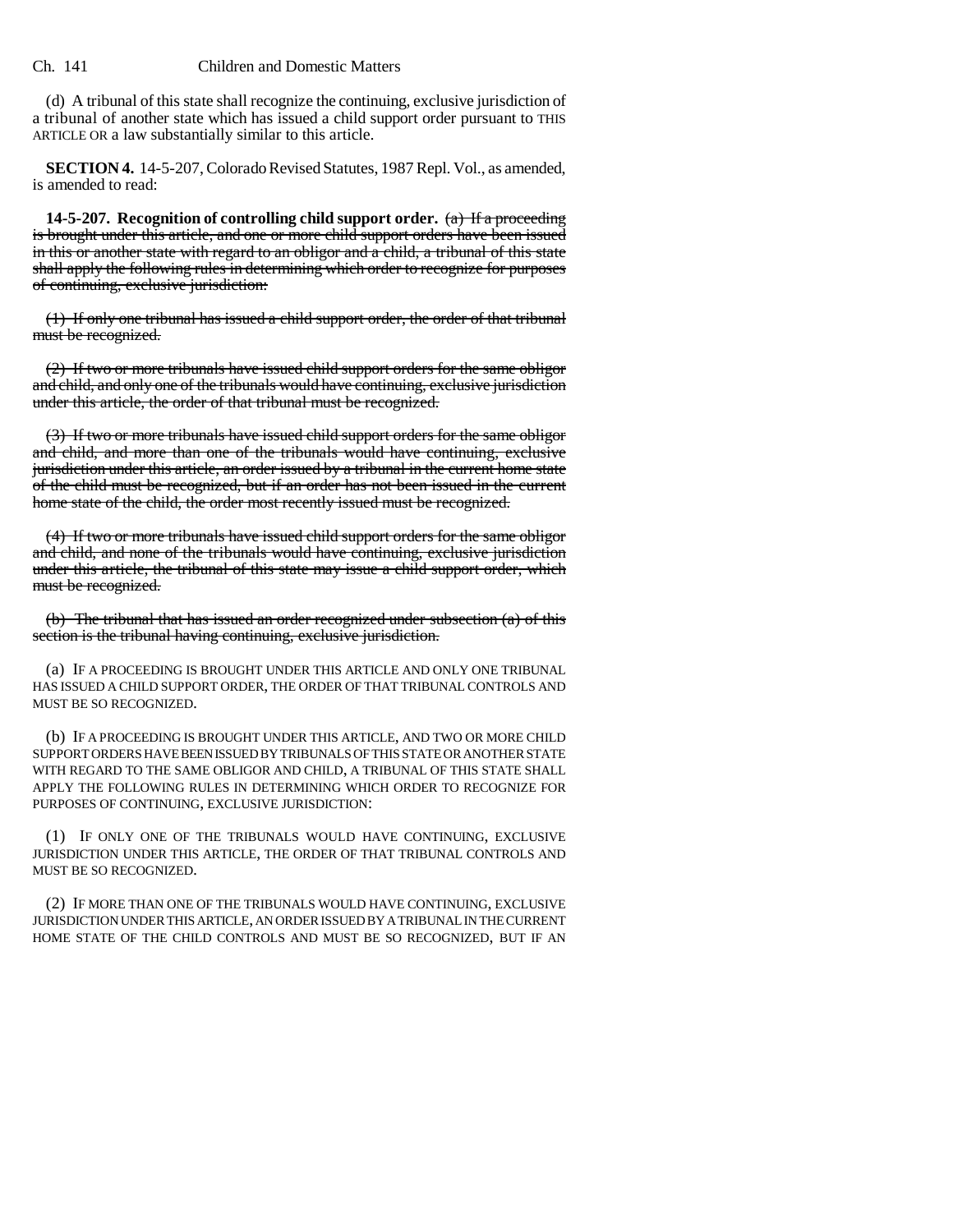ORDER HAS NOT BEEN ISSUED IN THE CURRENT HOME STATE OF THE CHILD, THE ORDER MOST RECENTLY ISSUED CONTROLS AND MUST BE SO RECOGNIZED.

(3) IF NONE OF THE TRIBUNALS WOULD HAVE CONTINUING, EXCLUSIVE JURISDICTION UNDER THIS ARTICLE, THE TRIBUNAL OF THIS STATE HAVING JURISDICTION OVER THE PARTIES SHALL ISSUE A CHILD SUPPORT ORDER, WHICH CONTROLS AND MUST BE SO RECOGNIZED.

(c) IF TWO OR MORE CHILD SUPPORT ORDERS HAVE BEEN ISSUED FOR THE SAME OBLIGOR AND CHILD AND IF THE OBLIGOR OR THE INDIVIDUAL OBLIGEE RESIDES IN THIS STATE, A PARTY MAY REQUEST A TRIBUNAL OF THIS STATE TO DETERMINE WHICH ORDER CONTROLS AND MUST BE SO RECOGNIZED UNDER SUBSECTION (b) OF THIS SECTION. THE REQUEST MUST BE ACCOMPANIED BY A CERTIFIED COPY OF EVERY SUPPORT ORDER IN EFFECT. THE REQUESTING PARTY SHALL GIVE NOTICE OF THE REQUEST TO EACH PARTY WHOSE RIGHTS MAY BE AFFECTED BY THE DETERMINATION.

(d) THE TRIBUNAL THAT ISSUED THE CONTROLLING ORDER UNDER SUBSECTION (a), (b), OR (c) OF THIS SECTION IS THE TRIBUNAL THAT HAS CONTINUING, EXCLUSIVE JURISDICTION UNDER SECTION 14-5-205.

(e) A TRIBUNAL OF THIS STATE WHICH DETERMINES BY ORDER THE IDENTITY OF THE CONTROLLING ORDER UNDER SUBSECTION (b) (1) OR (2) OF THIS SECTION OR WHICH ISSUES A NEW CONTROLLING ORDER UNDER SUBSECTION (b) (3) OF THIS SECTION SHALL STATE IN THAT ORDER THE BASIS UPON WHICH THE TRIBUNAL MADE ITS DETERMINATION.

(f) WITHIN THIRTY DAYS AFTER ISSUANCE OF AN ORDER DETERMINING THE IDENTITY OF THE CONTROLLING ORDER, THE PARTY OBTAINING THE ORDER SHALL FILE A CERTIFIED COPY OF IT WITH EACH TRIBUNAL THAT ISSUED OR REGISTERED AN EARLIER ORDER OF CHILD SUPPORT. A PARTY WHO OBTAINS THE ORDER AND FAILS TO FILE A CERTIFIED COPY IS SUBJECT TO APPROPRIATE SANCTIONS BY A TRIBUNAL IN WHICH THE ISSUE OF FAILURE TO FILE ARISES. THE FAILURE TO FILE DOES NOT AFFECT THE VALIDITY OR ENFORCEABILITY OF THE CONTROLLING ORDER.

**SECTION 5.** 14-5-301 (b) (1), Colorado Revised Statutes, 1987 Repl. Vol., as amended, is amended to read:

**14-5-301. Proceedings under this article.** (b) This article provides for the following proceedings:

(1) Establishment of an order for spousal support or child support pursuant to part 4 of this article; except that the support enforcement agency shall not be authorized to establish or modify a spousal support order;

**SECTION 6.** 14-5-304, Colorado Revised Statutes, 1987 Repl. Vol., as amended, is amended to read:

**14-5-304. Duties of initiating tribunal.** (a) Upon the filing of a petition authorized by this article, an initiating tribunal of this state shall forward three copies of the petition and its accompanying documents: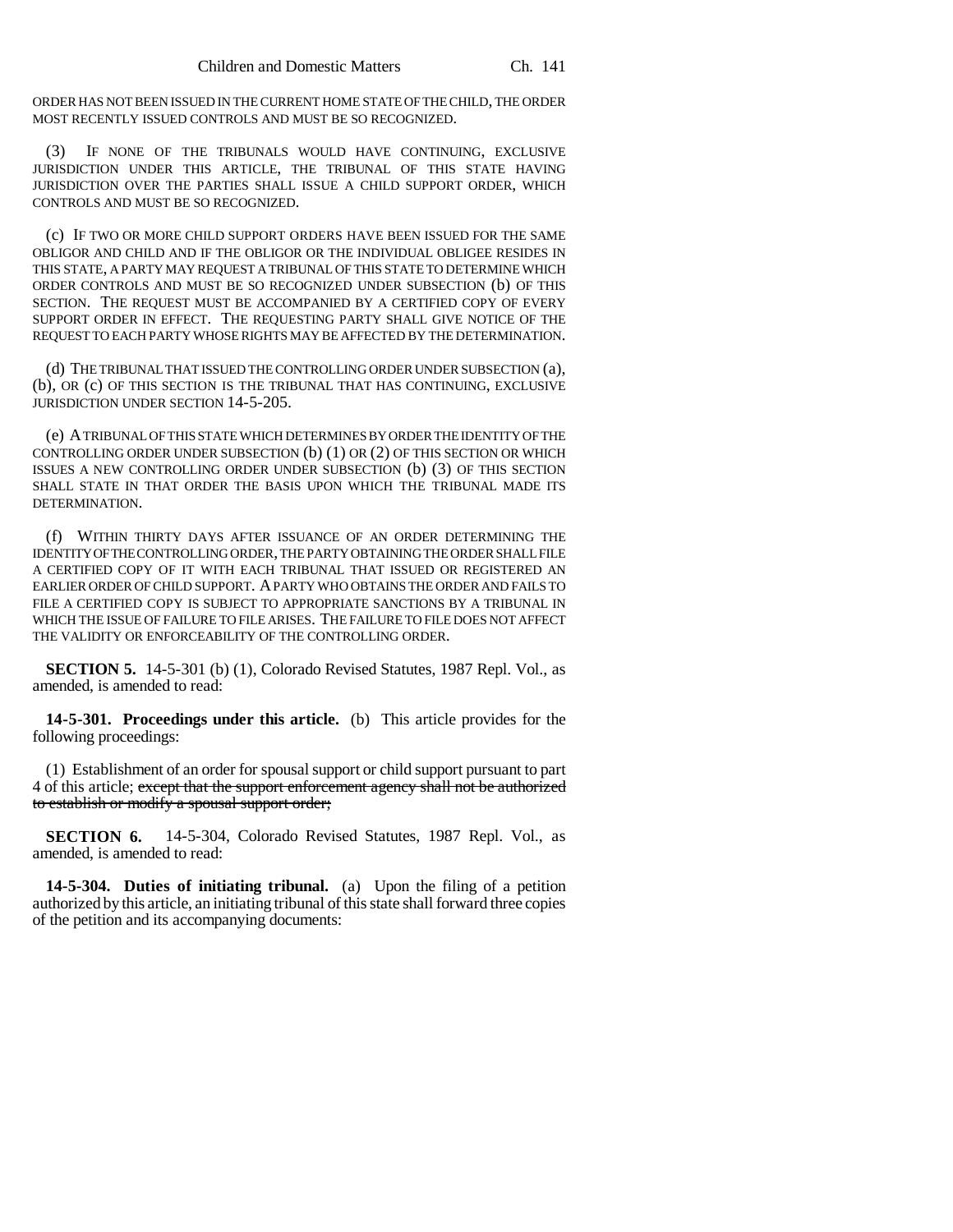(1) To the responding tribunal or appropriate support enforcement agency in the responding state; or

(2) If the identity of the responding tribunal is unknown, to the state information agency of the responding state with a request that they be forwarded to the appropriate tribunal and that receipt be acknowledged.

(b) IF A RESPONDING STATE HAS NOT ENACTED THIS ARTICLE OR A LAW OR PROCEDURE SUBSTANTIALLY SIMILAR TO THIS ARTICLE, A TRIBUNAL OF THIS STATE MAY ISSUE A CERTIFICATE OR OTHER DOCUMENT AND MAKE FINDINGS REQUIRED BY THE LAW OF THE RESPONDING STATE. IF THE RESPONDING STATE IS A FOREIGN JURISDICTION, THE TRIBUNAL MAY SPECIFY THE AMOUNT OF SUPPORT SOUGHT AND PROVIDE OTHER DOCUMENTS NECESSARY TO SATISFY THE REQUIREMENTS OF THE RESPONDING STATE.

**SECTION 7.** 14-5-305 (a) and (e), Colorado Revised Statutes, 1987 Repl. Vol., as amended, are amended to read:

**14-5-305. Duties and powers of responding tribunal.** (a) When a responding tribunal of this state receives a petition or comparable pleading from an initiating tribunal or directly pursuant to section 14-5-301 (c) (Proceedings under this article), it shall cause the petition or pleading to be filed and notify the petitioner by first class mail where and when it was filed.

(e) If a responding tribunal of this state issues an order under this article, the tribunal shall send a copy of the order by first class mail to the petitioner and the respondent and to the initiating tribunal, if any.

**SECTION 8.** 14-5-306, Colorado Revised Statutes, 1987 Repl. Vol., as amended, is amended to read:

**14-5-306. Inappropriate tribunal.** If a petition or comparable pleading is received by an inappropriate tribunal of this state, it shall forward the pleading and accompanying documents to an appropriate tribunal in this state or another state and notify the petitioner by first class mail where and when the pleading was sent.

**SECTION 9.** 14-5-307 (b) (4) and (b) (5), Colorado Revised Statutes, 1987 Repl. Vol., as amended, are amended to read:

**14-5-307. Duties of support enforcement agency.** (b) A support enforcement agency that is providing services to the petitioner as appropriate shall:

(4) Within two days, exclusive of Saturdays, Sundays, and legal holidays, after receipt of a written notice from an initiating, responding, or registering tribunal, send a copy of the notice by first class mail to the petitioner;

(5) Within two days, exclusive of Saturdays, Sundays, and legal holidays, after receipt of a written communication from the respondent or the respondent's attorney, send a copy of the communication by first class mail to the petitioner; and

**SECTION 10.** 14-5-311 (a), Colorado Revised Statutes, 1987 Repl. Vol., as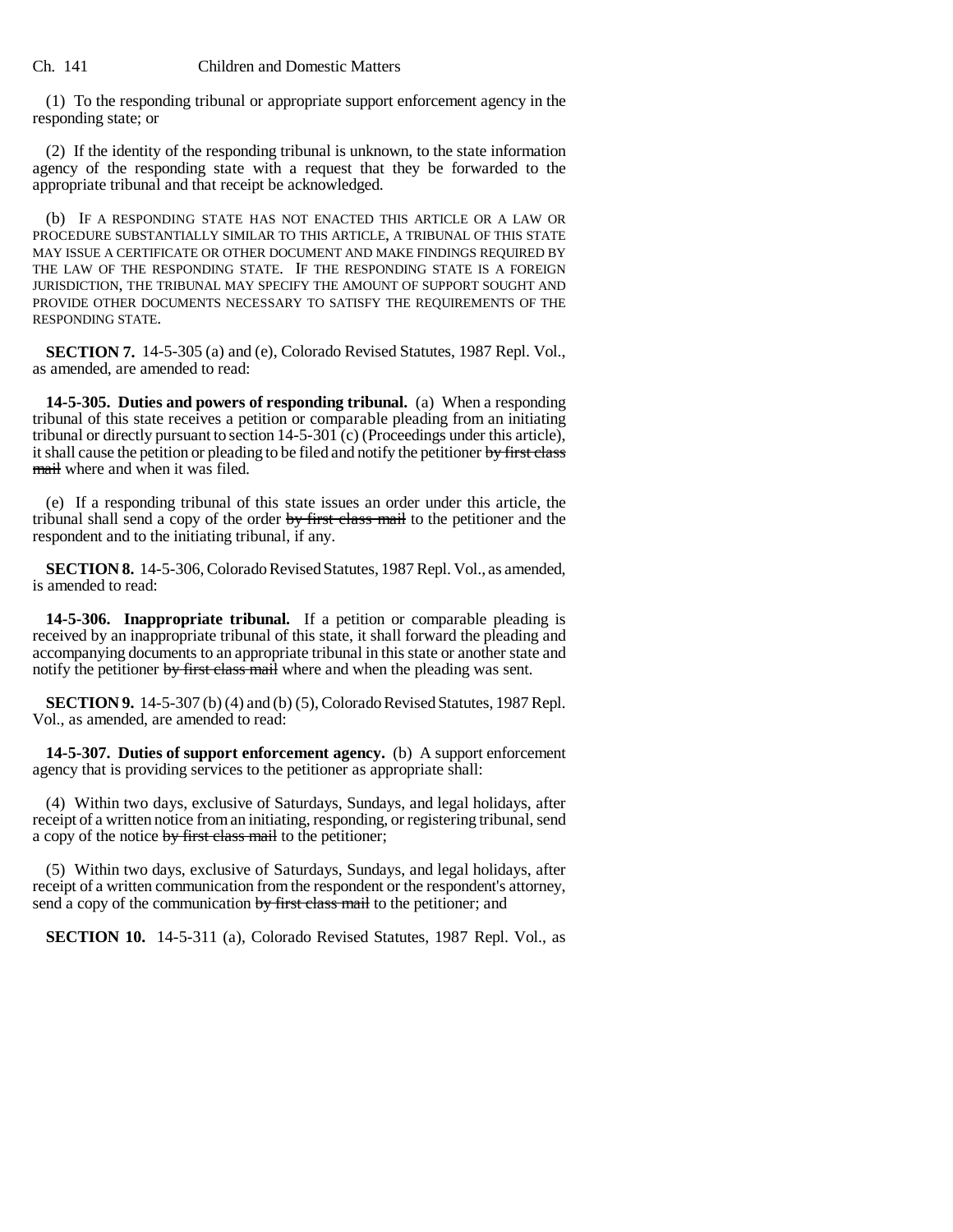amended, is amended to read:

**14-5-311. Pleadings and accompanying documents.** (a) A petitioner seeking to establish or modify a support order or to determine parentage in a proceeding under this article must verify the petition. Unless otherwise ordered under section 14-5-312 (Nondisclosure of information in exceptional circumstances), the petition or accompanying documents must provide, so far as known, the names, NAME, residential addresses, ADDRESS, and social security numbers of the obligor and the obligee, and the name, sex, residential address, social security number, and date of birth of each child for whom support is sought. The petition must be accompanied by a certified copy of any support order in effect. The petition may include any other information that may assist in locating or identifying the respondent.

**SECTION 11.** Part 5 of article 5 of title 14, Colorado Revised Statutes, 1987 Repl. Vol., as amended, is amended, WITH THE RELOCATION OF PROVISIONS, to read:

## PART 5 ENFORCEMENT OF ORDER OF ANOTHER STATE WITHOUT REGISTRATION

**14-5-501. Employer's receipt of income-withholding order of another state.**  $(a)$  An income-withholding order issued in another state may be sent by first class mail to the person or entity which is DEFINED AS the obligor's employer under the income-withholding law of this state without first filing a petition or comparable pleading or registering the order with a tribunal of this state. Upon receipt of the order, the employer shall:

(1) Treat an income-withholding order issued in another state which appears regular on its face as if it had been issued by a tribunal of this state;

(2) Immediately provide a copy of the order to the obligor; and

(3) Distribute the funds as directed in the withholding order.

(b) An obligor may contest the validity or enforcement of an income-withholding order issued in another state in the same manner as if the order had been issued by a tribunal of this state. Section 14-5-604 (Choice of law) applies to the contest. The obligor shall give notice of the contest to any support enforcement agency providing services to the obligee and to:

(1) The person or agency designated to receive payments in the income-withholding order; or

(2) If no person or agency is designated, the obligee.

**14-5-502. Employer's compliance with income-withholding order of another state. [Formerly 14-5-501 (a) (2), (a) (1), and (a) (3)]** (a) UPON RECEIPT OF AN INCOME-WITHHOLDING ORDER, THE OBLIGOR'S EMPLOYER SHALL IMMEDIATELY PROVIDE A COPY OF THE ORDER TO THE OBLIGOR.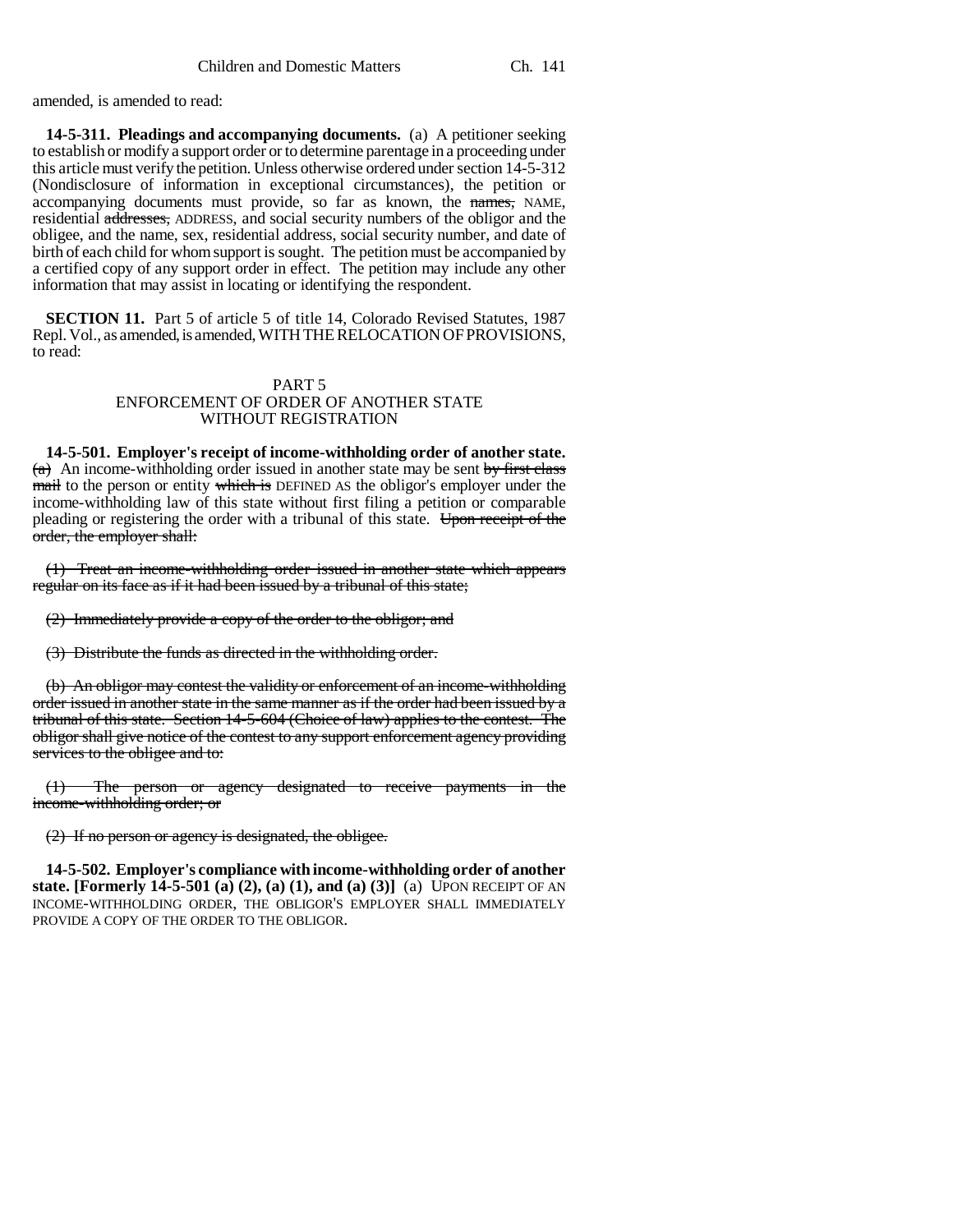## Ch. 141 Children and Domestic Matters

(b) THE EMPLOYER SHALL TREAT AN INCOME-WITHHOLDING ORDER ISSUED IN ANOTHER STATE WHICH APPEARS REGULAR ON ITS FACE AS IF IT HAD BEEN ISSUED BY A TRIBUNAL OF THIS STATE.

(c) EXCEPT AS OTHERWISE PROVIDED IN SUBSECTION (d) OF THIS SECTION AND SECTION 14-5-503 THE EMPLOYER SHALL WITHHOLD AND DISTRIBUTE THE FUNDS AS DIRECTED IN THE WITHHOLDING ORDER BY COMPLYING WITH TERMS OF THE ORDER WHICH SPECIFY:

(1) THE DURATION AND AMOUNT OF PERIODIC PAYMENTS OF CURRENT CHILD SUPPORT, STATED AS A SUM CERTAIN;

(2) THE PERSON OR AGENCY DESIGNATED TO RECEIVE PAYMENTS AND THE ADDRESS TO WHICH THE PAYMENTS ARE TO BE FORWARDED;

(3) MEDICAL SUPPORT, WHETHER IN THE FORM OF PERIODIC CASH PAYMENT, STATED AS A SUM CERTAIN, OR ORDERING THE OBLIGOR TO PROVIDE HEALTH INSURANCE COVERAGE FOR THE CHILD UNDER A POLICY AVAILABLE THROUGH THE OBLIGOR'S EMPLOYMENT;

(4) THE AMOUNT OF PERIODIC PAYMENTS OF FEES AND COSTS FOR A SUPPORT ENFORCEMENT AGENCY, THE ISSUING TRIBUNAL, AND THE OBLIGEE'S ATTORNEY, STATED AS SUMS CERTAIN; AND

(5) THE AMOUNT OF PERIODIC PAYMENTS OF ARREARAGES AND INTEREST ON ARREARAGES, STATED AS SUMS CERTAIN.

(d) AN EMPLOYER SHALL COMPLY WITH THE LAW OF THE STATE OF THE OBLIGOR'S PRINCIPAL PLACE OF EMPLOYMENT FOR WITHHOLDING FROM INCOME WITH RESPECT TO:

(1) THE EMPLOYER'S FEE FOR PROCESSING AN INCOME-WITHHOLDING ORDER;

(2) THE MAXIMUM AMOUNT PERMITTED TO BE WITHHELD FROM THE OBLIGOR'S INCOME; AND

(3) THE TIMES WITHIN WHICH THE EMPLOYER MUST IMPLEMENT THE WITHHOLDING ORDER AND FORWARD THE CHILD SUPPORT PAYMENT.

**14-5-503. Compliance with multiple income-withholding orders.** IF AN OBLIGOR'S EMPLOYER RECEIVES MULTIPLE INCOME-WITHHOLDING ORDERS WITH RESPECT TO THE EARNINGS OF THE SAME OBLIGOR, THE EMPLOYER SATISFIES THE TERMS OF THE MULTIPLE ORDERS IF THE EMPLOYER COMPLIES WITH THE LAW OF THE STATE OF THE OBLIGOR'S PRINCIPAL PLACE OF EMPLOYMENT TO ESTABLISH THE PRIORITIES FOR WITHHOLDING AND ALLOCATING INCOME WITHHELD FOR MULTIPLE CHILD SUPPORT OBLIGEES.

**14-5-504. Immunity from civil liability.** AN EMPLOYER WHO COMPLIES WITH AN INCOME-WITHHOLDING ORDER ISSUED IN ANOTHER STATE IN ACCORDANCE WITH THIS ARTICLE IS NOT SUBJECT TO CIVIL LIABILITY TO AN INDIVIDUAL OR AGENCY WITH REGARD TO THE EMPLOYER'S WITHHOLDING OF CHILD SUPPORT FROM THE OBLIGOR'S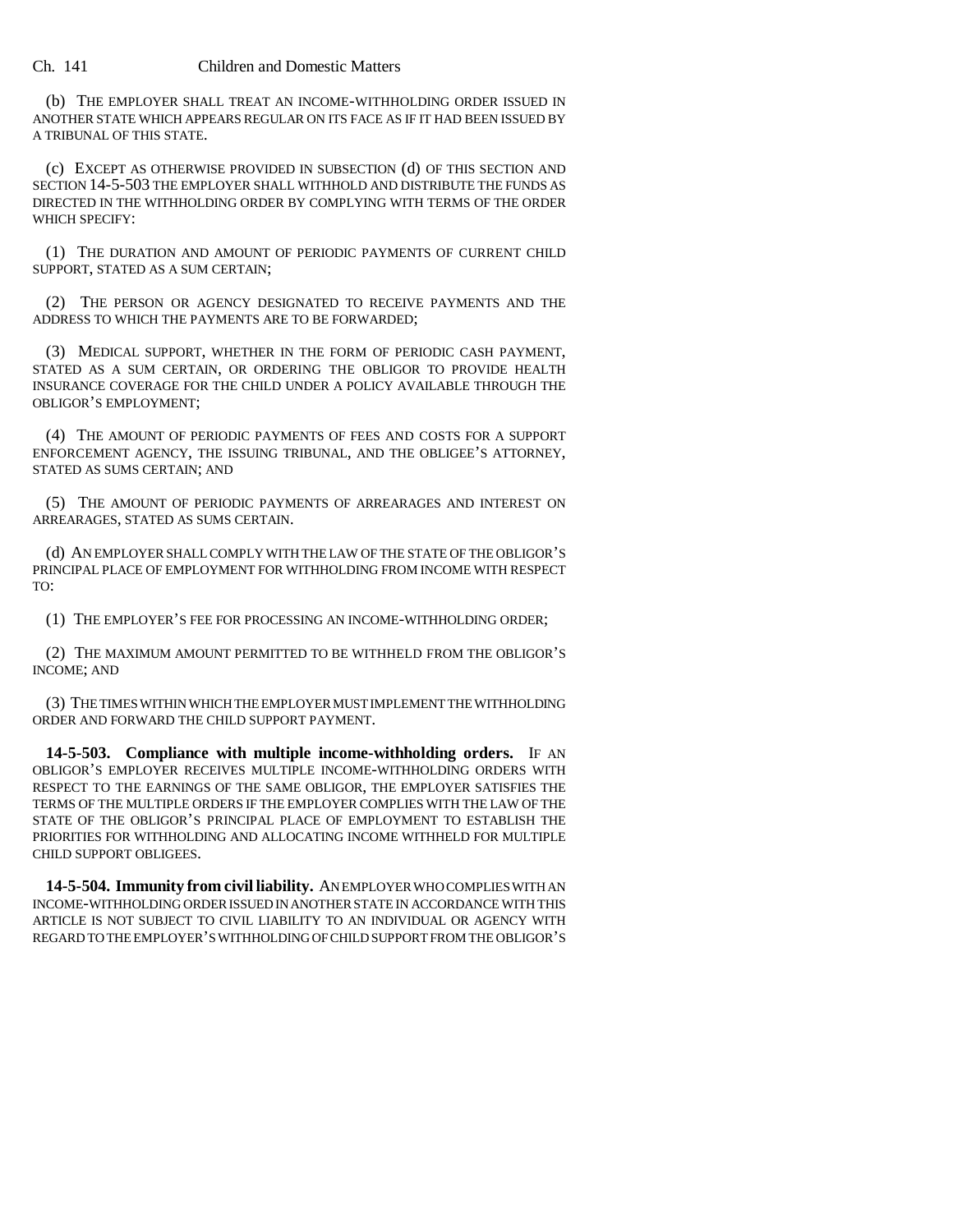## INCOME.

**14-5-505. Penalties for noncompliance.** AN EMPLOYER WHO WILLFULLY FAILS TO COMPLY WITH AN INCOME-WITHHOLDING ORDER ISSUED BY ANOTHER STATE AND RECEIVED FOR ENFORCEMENT IS SUBJECT TO THE SAME PENALTIES THAT MAY BE IMPOSED FOR NONCOMPLIANCE WITH AN ORDER ISSUED BY A TRIBUNAL OF THIS STATE.

**14-5-506. Contest by obligor.** (a) AN OBLIGOR MAY CONTEST THE VALIDITY OR ENFORCEMENT OF AN INCOME-WITHHOLDING ORDER ISSUED IN ANOTHER STATE AND RECEIVED DIRECTLY BY AN EMPLOYER IN THIS STATE IN THE SAME MANNER AS IF THE ORDER HAD BEEN ISSUED BY A TRIBUNAL OF THIS STATE. SECTION 14-5-604 (CHOICE OF LAW) APPLIES TO THE CONTEST.

(b) THE OBLIGOR SHALL GIVE NOTICE OF THE CONTEST TO:

(1) A SUPPORT ENFORCEMENT AGENCY PROVIDING SERVICES TO THE OBLIGEE;

(2) EACH EMPLOYER THAT HAS DIRECTLY RECEIVED AN INCOME-WITHHOLDING ORDER; AND

(3) THE PERSON OR AGENCY DESIGNATED TO RECEIVE PAYMENTS IN THE INCOME-WITHHOLDING ORDER OR IF NO PERSON OR AGENCY IS DESIGNATED, TO THE OBLIGEE.

**14-5-507. Administrative enforcement of orders. [Formerly 14-5-502]** (a) A party seeking to enforce a support order or an income-withholding order, or both, issued by a tribunal of another state may send the documents required for registering the order to a support enforcement agency of this state.

(b) Upon receipt of the documents, the support enforcement agency, without initially seeking to register the order, shall consider and, if appropriate, use any administrative procedure authorized by the law of this state to enforce a support order or an income-withholding order, or both. If the obligor does not contest administrative enforcement, the order need not be registered. If the obligor contests the validity or administrative enforcement of the order, the support enforcement agency shall register the order pursuant to this article.

**SECTION 12.** 14-5-605 (a) and (b) (2), Colorado Revised Statutes, 1987 Repl. Vol., as amended, are amended to read:

**14-5-605. Notice of registration of order.** (a) When a support order or income-withholding order issued in another state is registered, the registering tribunal shall notify the nonregistering party. Notice must be given by first class, certified, or registered mail or by any means of personal service authorized by the law of this state. The notice must be accompanied by a copy of the registered order and the documents and relevant information accompanying the order.

(b) The notice must inform the nonregistering party:

(2) That a hearing to contest the validity or enforcement of the registered order must be requested within twenty days after the date of mailing or personal service of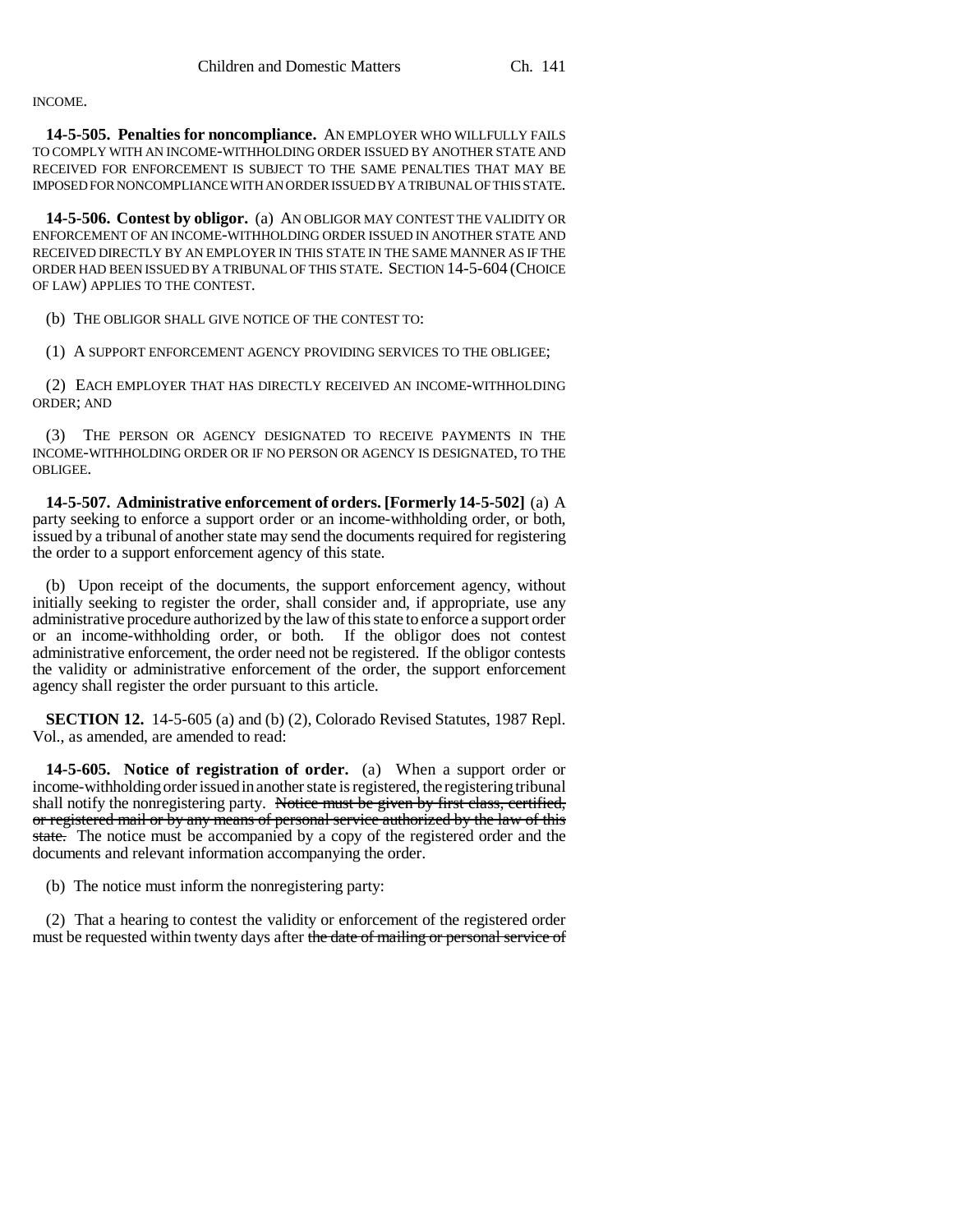the notice;

**SECTION 13.** 14-5-606 (a) and (c), Colorado Revised Statutes, 1987 Repl. Vol., as amended, are amended to read:

**14-5-606. Procedure to contest validity or enforcement of registered order.** (a) A nonregistering party seeking to contest the validity or enforcement of a registered order in this state shall request a hearing within twenty days after the date of mailing or personal service of notice of the registration. The nonregistering party may seek to vacate the registration, to assert any defense to an allegation of noncompliance with the registered order, or to contest the remedies being sought or the amount of any alleged arrearages pursuant to section 14-5-607 (Contest of registration or enforcement).

(c) If a nonregistering party requests a hearing to contest the validity or enforcement of the registered order, the registering tribunal shall schedule the matter for hearing and give notice to the parties by first class mail of the date, time, and place of the hearing.

**SECTION 14.** 14-5-611, Colorado Revised Statutes, 1987 Repl. Vol., as amended, is amended to read:

**14-5-611. Modification of child support order of another state.** (a) After a child support order issued in another state has been registered in this state, the responding tribunal of this state may modify that order only if SECTION 14-5-613 DOES NOT APPLY AND after notice and hearing it finds that:

(1) The following requirements are met:

(i) The child, the individual obligee, and the obligor do not reside in the issuing state;

(ii) A petitioner who is a nonresident of this state seeks modification; and

(iii) The respondent is subject to the personal jurisdiction of the tribunal of this state; or

(2) An individual party or The child, OR A PARTY WHO IS AN INDIVIDUAL, is subject to the personal jurisdiction of the tribunal OF THIS STATE and all of the individual parties WHO ARE INDIVIDUALS have filed  $a$  written consent CONSENTS in the issuing tribunal providing that FOR a tribunal of this state may TO modify the support order and assume continuing, exclusive jurisdiction over the order. HOWEVER, IF THE ISSUING STATE IS A FOREIGN JURISDICTION THAT HAS NOT ENACTED A LAW OR ESTABLISHED PROCEDURES SUBSTANTIALLY SIMILAR TO THE PROCEDURES UNDER THIS ARTICLE, THE CONSENT OTHERWISE REQUIRED OF AN INDIVIDUAL RESIDING IN THIS STATE IS NOT REQUIRED FOR THE TRIBUNAL TO ASSUME JURISDICTION TO MODIFY THE CHILD SUPPORT ORDER.

(b) Modification of a registered child support order is subject to the same requirements, procedures, and defenses that apply to the modification of an order issued by a tribunal of this state and the order may be enforced and satisfied in the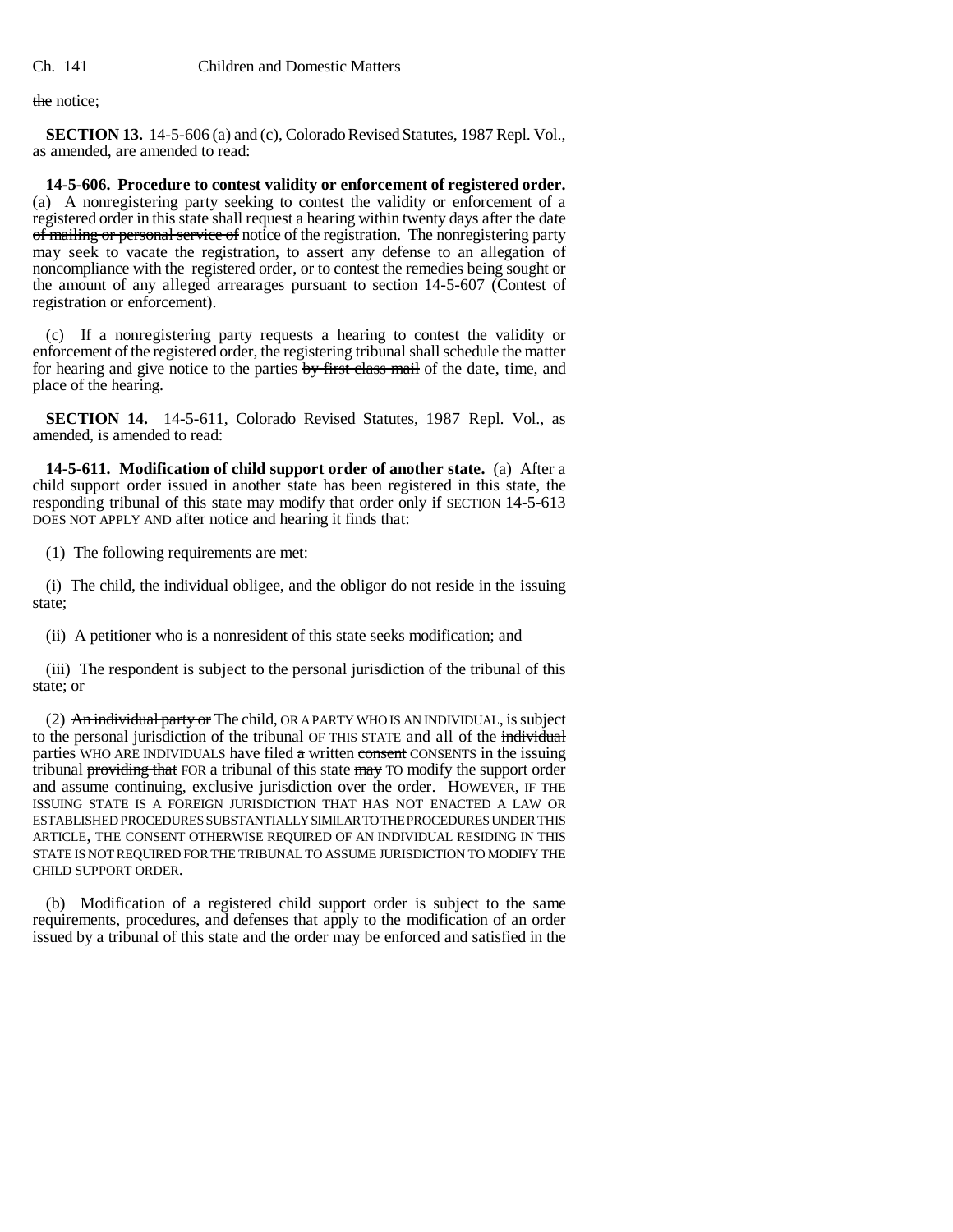## same manner.

(c) A tribunal of this state may not modify any aspect of a child support order that may not be modified under the law of the issuing state. IF TWO OR MORE TRIBUNALS HAVE ISSUED CHILD SUPPORT ORDERS FOR THE SAME OBLIGOR AND CHILD, THE ORDER THAT CONTROLS AND MUST BE SO RECOGNIZED UNDER SECTION 14-5-207 ESTABLISHES THE ASPECTS OF THE SUPPORT ORDER WHICH ARE NONMODIFIABLE.

(d) On issuance of an order modifying a child support order issued in another state, a tribunal of this state becomes the tribunal of HAVING continuing, exclusive jurisdiction.

(e) Within thirty days after issuance of a modified child support order, the party obtaining the modification shall file a certified copy of the order with the issuing tribunal which had continuing, exclusive jurisdiction over the earlier order, and in each tribunal in which the party knows that earlier order has been registered.

**SECTION 15.** Part 6 of article 5 of title 14, Colorado Revised Statutes, 1987 Repl. Vol., as amended, is amended BY THE ADDITION OF THE FOLLOWING NEW SECTIONS to read:

**14-5-613. Jurisdiction to modify child support order of another state when individual parties reside in this state.** (a) IF ALL OF THE PARTIES WHO ARE INDIVIDUALS RESIDE IN THIS STATE AND THE CHILD DOES NOT RESIDE IN THE ISSUING STATE, A TRIBUNAL OF THIS STATE HAS JURISDICTION TO ENFORCE AND TO MODIFY THE ISSUING STATE'S CHILD SUPPORT ORDER IN A PROCEEDING TO REGISTER THAT ORDER.

(b) A TRIBUNAL OF THIS STATE EXERCISING JURISDICTION UNDER THIS SECTION SHALL APPLY THE PROVISIONS OF PARTS 1 AND 2 OF THIS ARTICLE, THIS PART 6, AND THE PROCEDURAL AND SUBSTANTIVE LAW OF THIS STATE TO THE PROCEEDING FOR ENFORCEMENT OR MODIFICATION. PARTS 3, 4, 5, 7, AND 8 OF THIS ARTICLE DO NOT APPLY.

**14-5-614. Notice to issuing tribunal of modification.** WITHIN THIRTY DAYS AFTER ISSUANCE OF A MODIFIED CHILD SUPPORT ORDER, THE PARTY OBTAINING THE MODIFICATION SHALL FILE A CERTIFIED COPY OF THE ORDER WITH THE ISSUING TRIBUNAL THAT HAD CONTINUING, EXCLUSIVE JURISDICTION OVER THE EARLIER ORDER, AND IN EACH TRIBUNAL IN WHICH THE PARTY KNOWS THE EARLIER ORDER HAS BEEN REGISTERED. A PARTY WHO OBTAINS THE ORDER AND FAILS TO FILE A CERTIFIED COPY IS SUBJECT TO APPROPRIATE SANCTIONS BY A TRIBUNAL IN WHICH THE ISSUE OF FAILURE TO FILE ARISES. THE FAILURE TO FILE DOES NOT AFFECT THE VALIDITY OR ENFORCEABILITY OF THE MODIFIED ORDER OF THE NEW TRIBUNAL HAVING CONTINUING, EXCLUSIVE JURISDICTION.

**SECTION 16.** 14-5-701 (a), Colorado Revised Statutes, 1987 Repl. Vol., as amended, is amended to read:

**14-5-701. Proceeding to determine parentage.** (a) A tribunal of this state may serve as an initiating or responding tribunal in a proceeding brought under this article or a law OR PROCEDURE substantially similar to this article, the "Uniform Reciprocal Enforcement of Support Act", or the "Revised Uniform Reciprocal Enforcement of